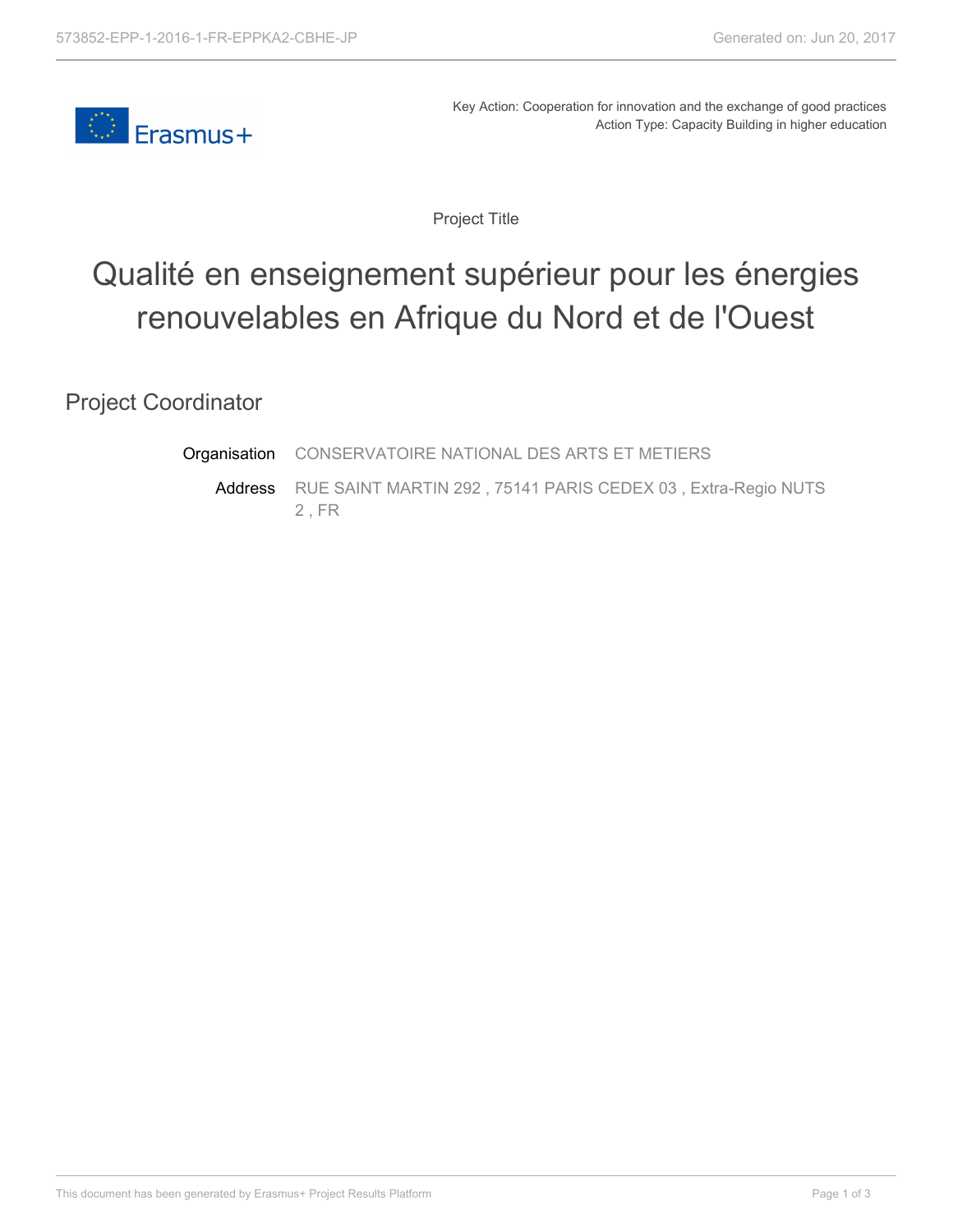## Project Information

| Identifier             | 573852-EPP-1-2016-1-FR-EPPKA2-CBHE-JP                                                                                                                                                                                                                                                                                                                                                                                                                                                                                                                                                                                                                                                                                                                                                                                                                                                                                                                                                                                                                                                                                                                                |
|------------------------|----------------------------------------------------------------------------------------------------------------------------------------------------------------------------------------------------------------------------------------------------------------------------------------------------------------------------------------------------------------------------------------------------------------------------------------------------------------------------------------------------------------------------------------------------------------------------------------------------------------------------------------------------------------------------------------------------------------------------------------------------------------------------------------------------------------------------------------------------------------------------------------------------------------------------------------------------------------------------------------------------------------------------------------------------------------------------------------------------------------------------------------------------------------------|
| <b>Start Date</b>      | Oct 15, 2016                                                                                                                                                                                                                                                                                                                                                                                                                                                                                                                                                                                                                                                                                                                                                                                                                                                                                                                                                                                                                                                                                                                                                         |
| End Date               | Oct 14, 2019                                                                                                                                                                                                                                                                                                                                                                                                                                                                                                                                                                                                                                                                                                                                                                                                                                                                                                                                                                                                                                                                                                                                                         |
| <b>EC Contribution</b> | 999,622 EUR                                                                                                                                                                                                                                                                                                                                                                                                                                                                                                                                                                                                                                                                                                                                                                                                                                                                                                                                                                                                                                                                                                                                                          |
| Partners               | UNIVERSIDAD DE LA LAGUNA (ES), UNIVERSITE DE PERPIGNAN<br>(FR), CENTRE INTERNATIONAL DE HAUTES ETUDES<br>AGRONOMIQUES MEDITERRANEENNES (FR), CENTRE<br>INTERNATIONAL D'ETUDES PEDAGOGIQUES - CIEP (FR),<br>ASSOCIATION POUR LA QUALITE EN RECHERCHE ET EN<br>ENSEIGNEMENT SUPERIEUR (FR), COMITE AFRICAIN DE<br>METROLOGIE (FR), UNIVERSITE CADI AYYAD (MA), AGENCE<br>UNIVERSITAIRE DE LA FRANCOPHONIE, DELEGATION CHARGEE<br>DES RELATIONS AVEC L'UNION EUROPEENNE ASBL (BE), CONSEIL<br>REGIONAL DE L'ORIENTAL (MA), UNIVERSITE DE BISKRA (DZ),<br>CARTHAGE UNIVERSITY (TN), UNIVERSITY OF MONASTIR (TN),<br>FONDATION 2IE ASSOCIATION (BF), UNIVERSITE DE<br>OUAGADOUGOU (BF), UNIVERSITE CHEIKH ANTA DIOP DE DAKAR<br>(SN), UNIVERSITE GASTON BERGER DE SAINT LOUIS (SN),<br>ENERGIE-ENVIRONNEMENT-DEVELOPPEMENT ENDA-ENERGIE<br>(SN), INSTITUT NATIONAL POLYTECHNIQUE FELIX<br>HOUPHOUET-BOIGNY (CI), UNIVERSITE FELIX HOUPHOUET<br>BOIGNY (CI), UNIVERSITE CATHOLIQUE DE LOUVAIN (BE),<br>CENTRE DE COOPERATION INTERNATIONALE EN RECHERCHE<br>AGRONOMIQUE POUR LEDEVELOPPEMENT - C.I.R.A.D. EPIC (FR),<br>INSTITUT AGRONOMIQUE ET VETERINAIRE HASSAN II (MA) |